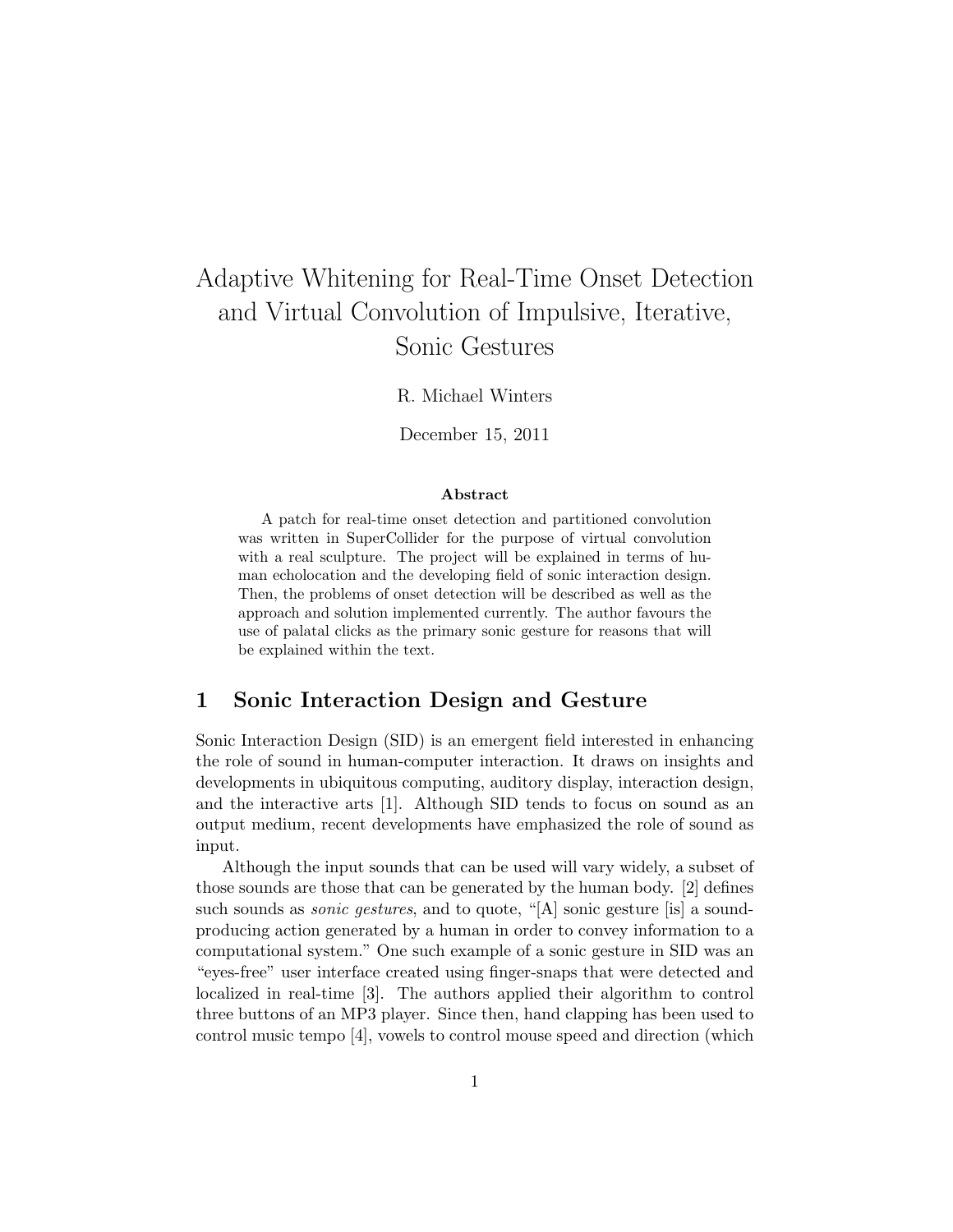actually competes with eye-tracking movement interfaces) [5], and humming and hissing for point and click tasks [6]. For a literature review of the most recent uses of sonic gesture, see section 2.1 of [2].

## 1.1 Convolution with a Virtual Sculpture

The patch was created in order to be used in an application for sonification of sculpture. In the paradigm, a blind user walks through an information field that varies with spatial location and directivity of the head. Wearing only headphones and a microphone, the user snaps, clicks, claps or taps, and information about the sculpture is sent to them vis sound. However, unlike a pure-delay, the sculpture information is convolved with the sonic gesture itself. It is as if the gesture enters an environment that can only be heard, ironically giving information that cannot be heard (although the human capacity for echolocation is astonishing) [7].

## 1.2 Design Considerations

When considering what sounds will be acceptable for real-time convolution in this application, it is important to consider them not only as researchers interested in design, but in terms of what types of sounds are actually the most useful to a blind person. A formal analysis of the physical and psychophysical properties of sounds used by the blind in echolocation tasks was taken performed in [8, 9]. They found that palatal clicks were the optimal pulses, and while the hand and finger produced pulses not lacking in quality, their relative position was more difficult to determine, less reproducible, and more subject to fatigue.

In a recent review of sonic gesture in SID, [2] characterizes gestures in terms of their temporal form (impulsive, sustained, iterative), and their extractable parameters (e.g. type, patterns, volume, deviation). Taken from this point of view, impulsive, iterative gestures are used in light of their use by the blind in echolocation. Although extractable parameters exist for these gestures, they are not used in the interaction.

## 2 Onset Detection

Using sonic gesture can involve detection, feature extraction, signal processing, and recognition, all in real-time. For this project, it involves onset detection with variable threshold and envelope tuned to minimal duration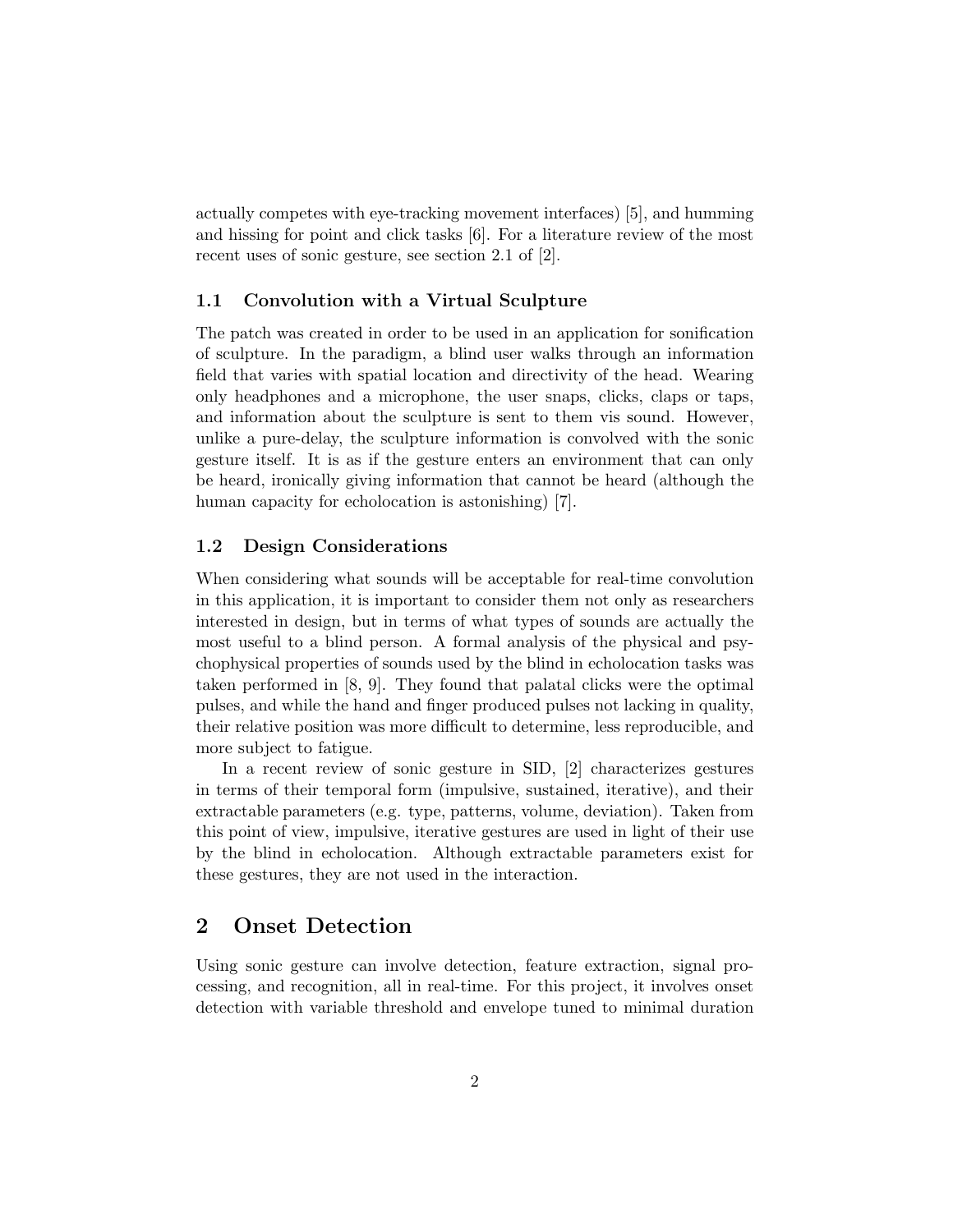(100ms). The majority of signal noise was removed through these two methods. The possibility that broadband noise in the form of speech or potentially wind (if outside) could weaken recoding quality was considered (see [10, 11, 12] for soultions). However, the need for real-time interaction, the variability of sound input, and the broadband characteristics of all but the palatal clicks made solutions that did not corrupt the input signal very transient.

## 2.1 Adaptive Whitening

Onset detection can be considered a subset of machine listening. Adaptive whitening was chosen as a preprocessing technique for onset detection in virtue of its published success [13] and it's availability in SuperCollider. It is doesn't require much processing power, can run in real-time, and can improve onset detection by as much as 10 percentage points. It runs on the current STFT frame in relationship to STFTs that preceeded it, making it a better choice for real-time than peak detection, which takes a whole extra STFT frame to compute. Especially in consideration of the fact that the beginnings of a finger snap last less than 2ms, one STFT frame really would have been too much.

Adaptive whitening is a procedure done on top of ordinary onset detection algorithms that may be idealized for a certain type of signal (e.g. drumbeats, melodies). It runs on the STFT as opposed to other methods such as filterbanks, wavelet decomposition, probabilistic modelling, or pitch tracking methods. In the paradigm, the peak-spectral-profile (PSP) is detected causally throughout the piece, but slowly decays proportional to a memory coefficient so that the previous peaks can be "forgotten." There is also a noise parameter so that the peak never goes below the noise floor. If it did, the noise would be emphasized and onset detection would be too sensitive.

## 2.2 Energy-Based Onset Detection Function

For the onset detection function (ODF), a simple energy-based detection function was used. The function is written [14]

$$
D(i) = \sum_{j \in J} d_i(j) \tag{1}
$$

where

$$
d_i(j) = log_2\left(\frac{|STFT_x^w(j,i)|}{|STFT_x^w(j,i-1)|}\right)
$$
\n(2)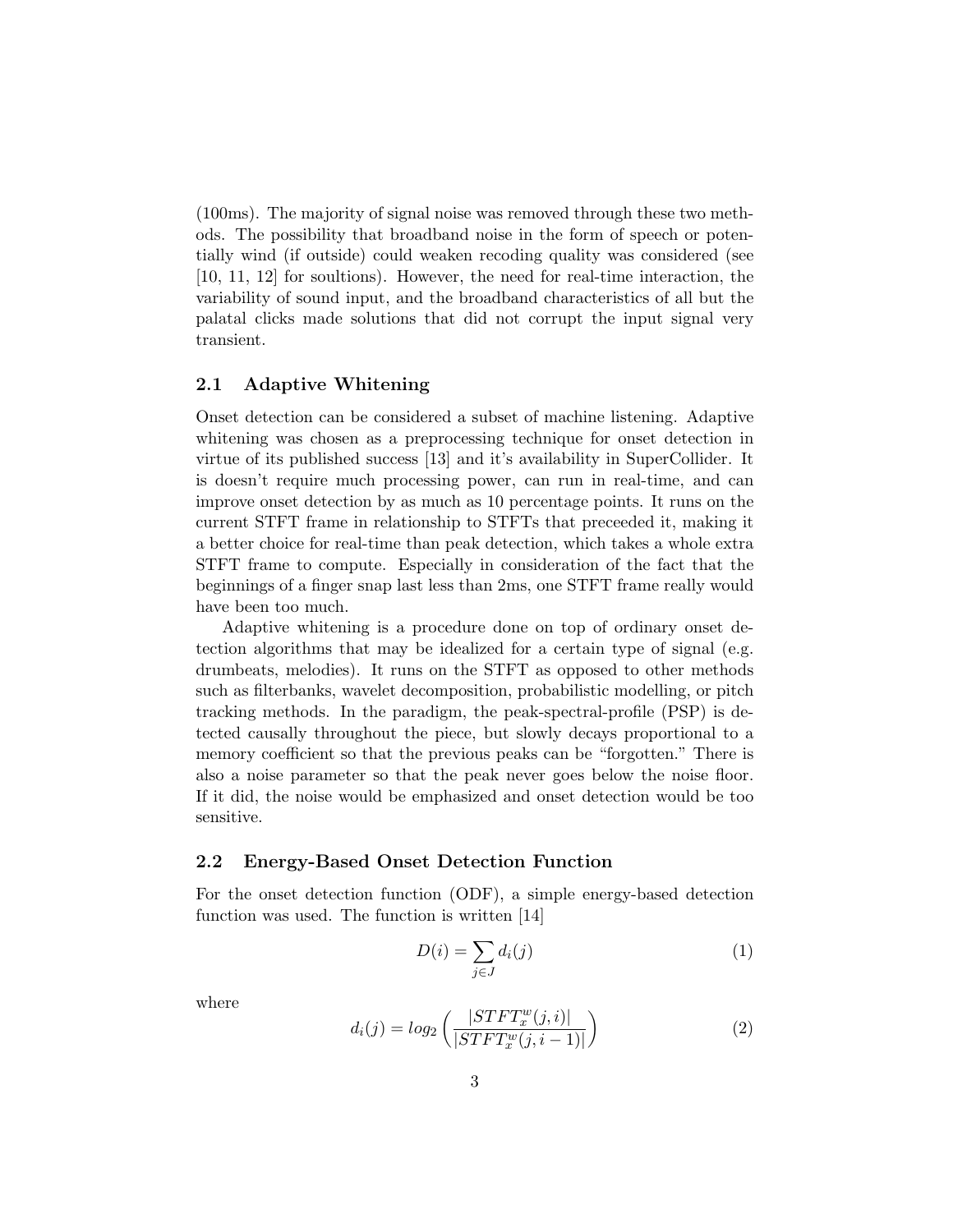$$
d_i = 1 \text{ if } d_i \ge T \tag{3}
$$

$$
d_i = 0 \text{ if } d_i < T \tag{4}
$$

where i is the time index, j is the frequency bin, w is the window type, x is the hop size, and  $T$  is an experimentally determined threshold.

The choice to use energy-based detection came after informal experimentation with other common ODFs based upon phase-deviation, weighted phase-deviation, rectified spectral flux, complex deviation, and rectified complex deviation as implemented in [15], high-frequency component based ODF as implemented in [16], and modified kullback-leibler divergence as presented in [17]. The energy-estimation works really well for percussive inputs, much like the sounds that are the input parameters in the experiment. Furthermore, the energy based ODF is one of the least computationally expensive [13].

## 3 Implementation

The patch was written in SuperCollider 3.4 [18, 19, 20]. SuperCollider is a code-based audio-synthesis language unlike Max/MSP which is a visual programming language. As the chief collaborator Florian Grond was writing in SC, I thought it best to keep it in the same format. My experience in implementing this has been profound. I was able to quickly and easily implement advanced signal processing techniques and learn the inner workings of a computer in a way that I had not after a semester using Max/MSP. It was much less frustrating, and despite having relatively less experience, I felt a burden had been lifted.

## 3.1 Onset detection from a live microphone

First things first: in the patch, a function  $x$  is declared with internal variables sig, localbuf, chain, onsets, env, snap.

The input signal is the microphone signal amplified by a power of 10

$$
sig = SoundIn.ar(0,1); \tag{5}
$$

Our arguments are 0 and 1, the bus number and microphone volume respectively. I often found that magnitude amplification was necessary as the

and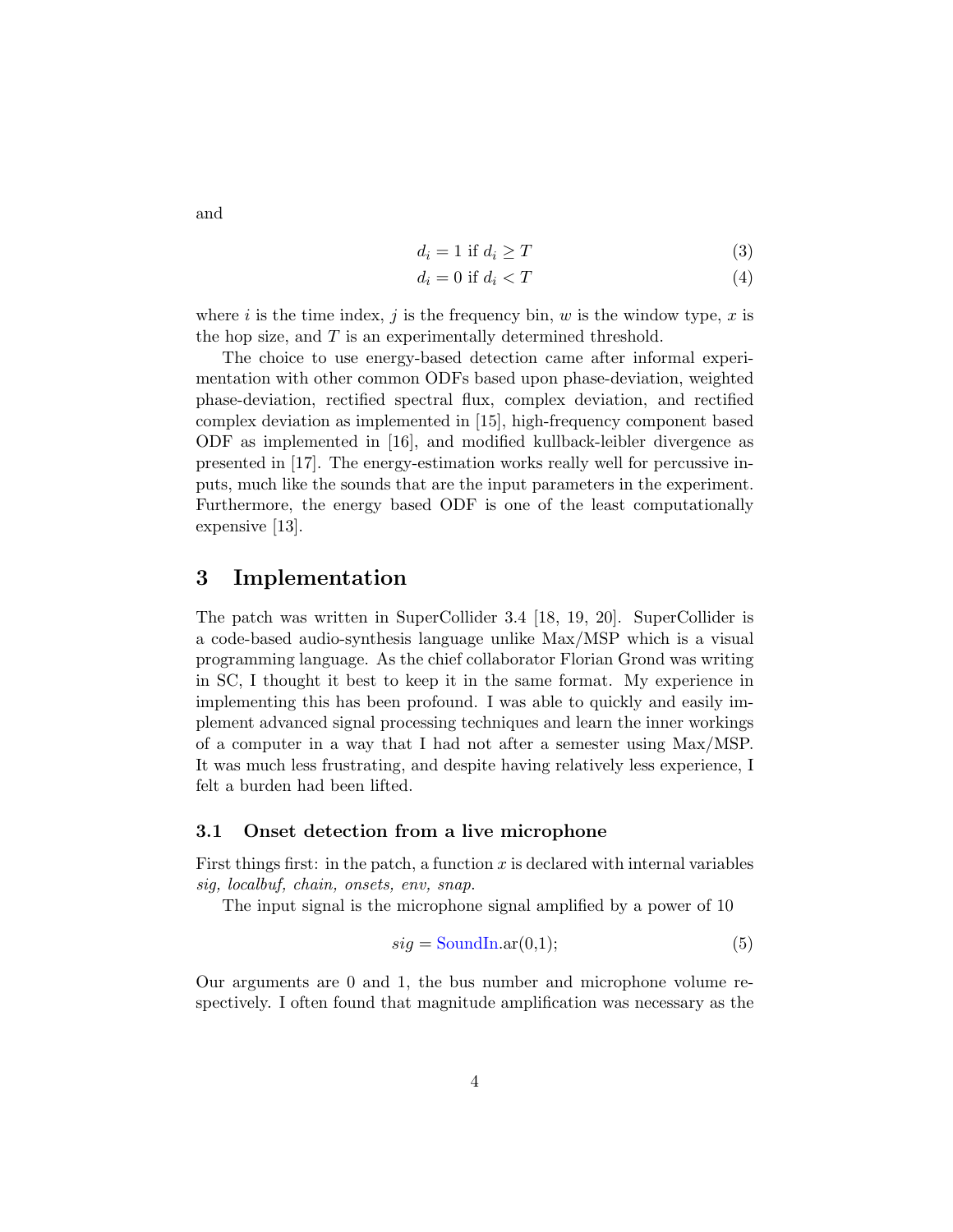computer microphone often is not sensitive enough. However, when recording into a buffer, you can declare your mic input level which tends to avoid nasty feedback loops.

Within the function,

$$
localbuf = \text{Buffer.alloc}(s, 1024); \tag{6}
$$

allocates a buffer from the server of length 1024 samples. The buffer is local because it does not exist outside of the function x. This buffer is used to store the output from an fast-fourier transform that is implemented in the command

$$
chain = FFT(localbuf, sig); \t(7)
$$

Chain is the variable which stores the info from our FFT output. Like fft in Max/MSP, the output of FFT is the real and imaginary parts of each spectral bin.

The variable *chain* is used as input to Onsets.kr. Onsets is a Unit generator (UGen) capable of onset detection of musical beats. The suffix .kr indicates that we are using the control rate as opposed to the audio rate (.ar). The control rate is useful for processes that do not require the speed of the audio rate. As a result, one calculation for every 64 samples is made, saving on processing power [20], which is definitely useful in real-time applications.

The command,

$$
onsets = \text{Onsets}.\text{kr}(chain, MouseX.\text{kr}(0,1), \text{power});\tag{8}
$$

implements the adaptive whitening and the onset detection function \power (which is energy-based onset detection) as mentioned in section 2, while Mouse $X$ .kr $(0,1)$ ; gives the user control over the threshold for detection via the horizontal position of the mouse. The arguments  $(0,1)$  imply that the left most mouse position is mapped to 0 and the right most mouse position is mapped to one. Usually a value between 0.4 and 0.5 works well. However, as the environmental noise context will change (as well as the desired way of listening), the user is allowed flexibility in determining the threshold. A lower threshold will trigger convolution kernels more often than a higher threshold. However, as a good rule of thumb, you should not be able to trigger the onset detector when the mouse is all the way at the right part of the screen (threshold=1). That allows a quick off switch.

For this part of the patch, the output of snap is first sent to a partition convolution function as discussed in section 3.3.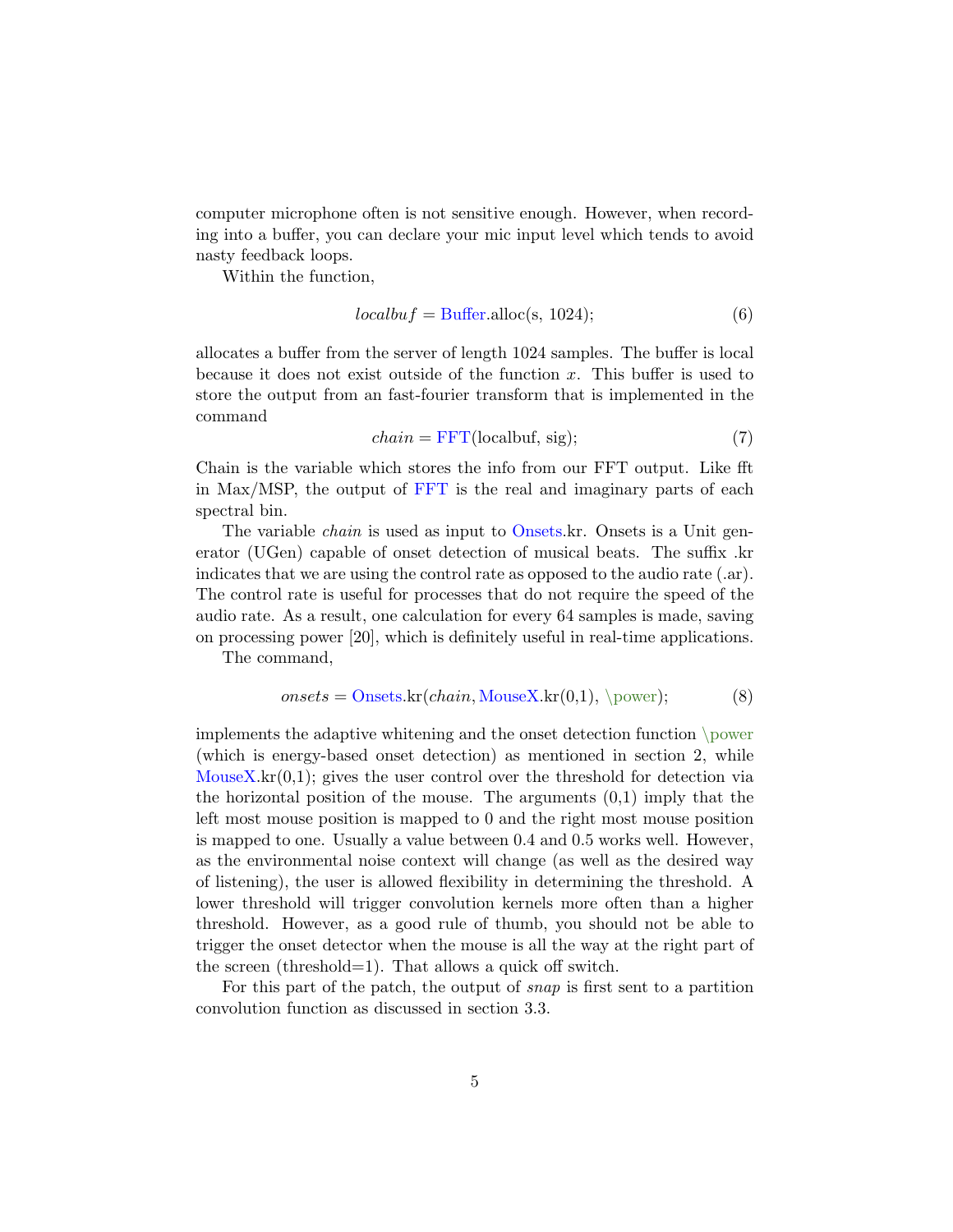## 3.2 Storage in a buffer

I found that storage of this audio in a buffer was non-trivial, so I am including it in my report. As mentioned in section 2, this buffer could be used to try out noise-reduction techniques. However, whatever techniques are tried, it should be remembered that there are an infinite number of sonic gestures possible, so noise reduction must be general. Also, as one who has tried, remember that the sound-files are sensitive to distortion.

This part of the patch begins by declaring a global buffer "∼buf". "∼buf" is allocated from the server s and set to length 4500 samples. The number 4500 is chosen because this is approximately equal to

$$
44100 \frac{\text{samples}}{\text{second}} * 0.102 \text{ second}
$$
 (9)

where  $L = 0.102$  seconds is the the informal maximal length for any of the impulsive sonic gestures analyzed (i.e. hand clap, tongue click, finger snap, watch tap). This length was determined simply by recording each and analyzing the time-domain signal visually and aurally. The physical mechanics of each sound producing mechanism typically involve an initial impulse of length  $\approx$  3 ms followed by a resonance of 40 −80 ms. Sonograms of the four gesture types are displayed in section 4.

When Onsets.kr detects a beat, it sends a 1 as an output. For all other times, it sends 0 as output. The output of Onsets.kr is sent as a trigger for a redefined snap variable. The command

$$
snap = SoundIn.ar(0, EnvGen.kr(env, on sets));
$$
\n(10)

uses the current sound input from the microphone as an input which has amplitude envelope characteristics controlled by the first argument of En $vGen.kr$  (*env*) and triggered by the second argument (*onsets*).

The first argument env is actually a variable that was declared at the beginning of our function. It is custom made envelope made with these gestures in mind. The variable env is defined

$$
env = \text{Env.new}([0,1,1,0],[0.001,0.1,0.001],[0,0,0]);
$$
 (11)

which generates an box-like envelope that starts at 0 and reaches the max value of 1 after 0.001 seconds, holds 1 for 0.1 seconds, and releases back to 0 in 0.001 seconds. The slope for all segments is linear as indicated by the 0s in the third argument of  $\text{Env}, [0,0,0].$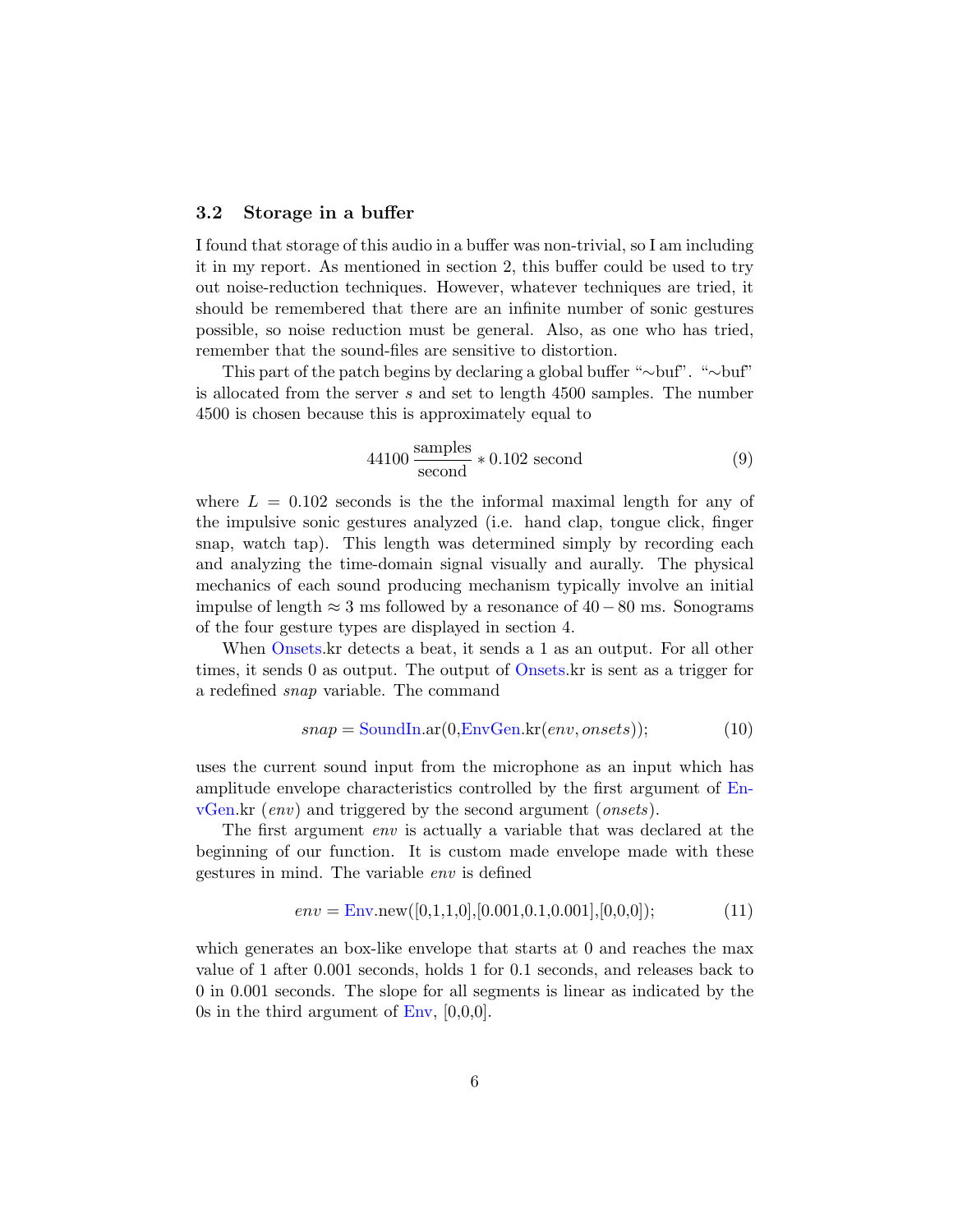Finally, snap is recorded into the original buffer ∼buf using RecordBuf.ar which is triggered to start recording snap when onset is detected. In order to be able to analyze when a snap is recorded, the last part of the code

$$
Out.ar(0, Pan2.ar(sig, -1, 1) + Pan2.ar(snap, 1, 1)); \t(12)
$$

puts the microphone signal in the left ear and snap signal in the right ear. Sometimes, it is useful to just turn turn off the mic signal.

#### 3.3 Partition convolution with a virtual environment

Whatever the signal is, it needs to be convolved with a virtual environment in real time. For our case, it will be a sculpture. This is not always a very efficient procedure and is computationally expensive. Fortunately, partitioned convolution allows for a great deal more efficiency [21]. Unfortuately, the sonification data was not prepared by the time of this report. To prepare it for eventual convolution, I quickly implemented PartConv with a virtual environment created using an algorithm by Dan Stowell [22]. By snapping ones finger (or anything else) you can hear it. It sounds like a big room.

## 3.4 Known Issues

By turning up the mic volume, you increase sensitivity, but as a result, sometimes your input will exceed the upper bounds of your buffer, creating distortions. If possible, you should keep the mic volume low and do any multiplication in the time domain signal.

For recording a buffer for noise removal in real-time, you need to record output onto a buffer that will hold its contents yet rerecord when triggered again. This was not implemented out of lack of experience with SC.

#### 3.5 Future Directions

Research into human echolocation indicates that the use of palatal clicks are the most often used source for human echolocation in the blind. Reasons for this are discussed in section 1.2. However, given the SID paradigms all are useful in their own way, in particular for the parameters that can be extracted, I suggest that if microphones be put anywhere, they be put near the mouth in order to be able to use palatal clicks. Although time domain onset detection has proven useful for removing most noise, Fig. 1 discusses why palatal clicks may be candidates for further noise removal.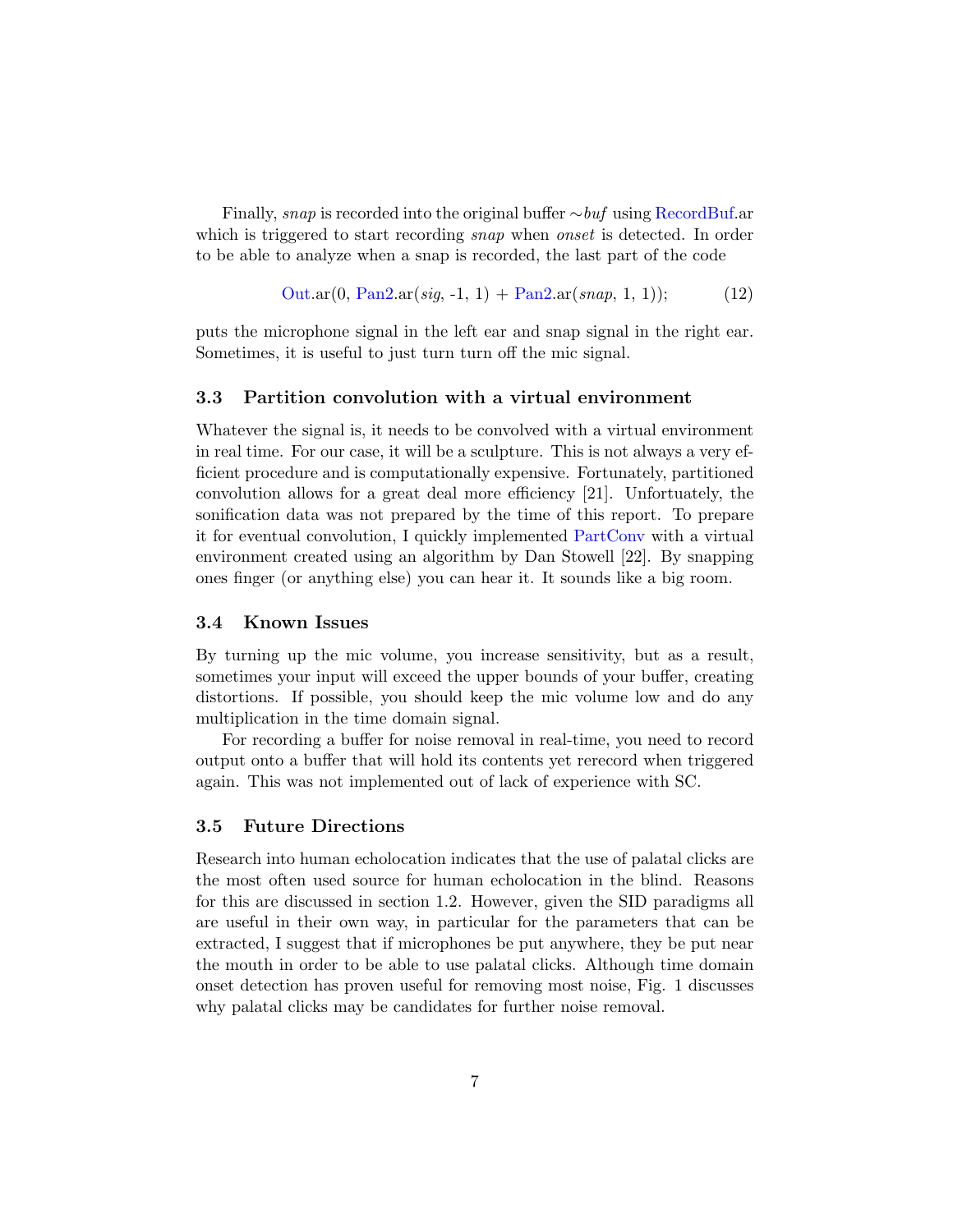# 4 Sonograms of Four Sonic Gestures

The four gestures were analyzed visually in AudioSculpt 2.9.4v3 using a sonogram FFT analysis with a Blackman-Harris window type, a window size of 2048 samples, and adaptive oversampling (32x). Recordings were made with an built in computer microphone.



Figure 1: An array of four sonograms generated from four sonic gestures. All are possible in this paradigm, but the tongue click has been suggested [8] to be the most useful for the blind. For the others, the relative position is more difficult to determine, they are less reproducible, and more subject to fatigue. Although all are potential sonic gestures, the tongue click may be easier to remove from background broadband noise. All sounds displayed are less than 100ms long.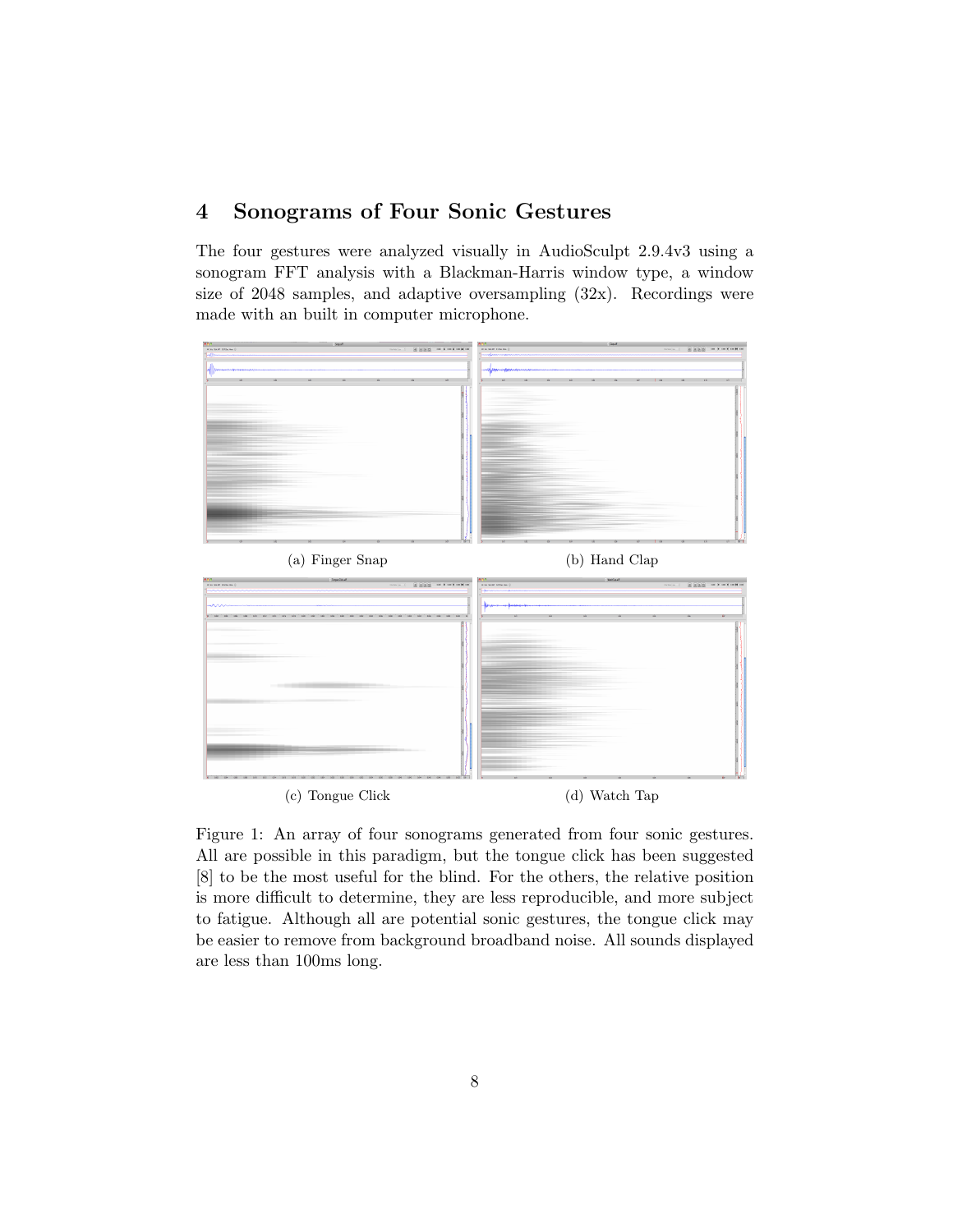## References

- [1] D. Rocchesso, S. Serafin, F. Behrendt, N. Bernardini, R. Bresin, G. Eckel, K. Franinovic, T. Hermann, S. Pauletto, P. Susini, and Y. Visell, "Sonic interaction design: sound, information and experience," in CHI '08 extended abstracts on Human factors in computing systems, ser. CHI EA '08. New York, NY, USA: ACM, 2008, pp. 3969–3972.
- [2] A. Jyljä, "An eyes-free user interface controlled by finger snaps," in in Proceedings of the 8th International Conference on Digital Audio Effects (DAFx-05, 2005, pp. 262–265.
- [3] S. Vesa and T. Lokki, "An eyes-free user interface controlled by finger snaps," in in Proceedings of the 8th International Conference on Digital Audio Effects (DAFx-05, 2005, pp. 262–265.
- [4] A. Jylh and C. Erkut, "A hand clap interface for sonic interaction with the computer," Proceedings of the 27th international conference extended abstracts on Human factors in computing systems CHI EA  $09$ , pp. 3175–3180, 2009.
- [5] J. A. Bilmes, X. Li, J. Malkin, K. Kilanski, R. Wright, K. Kirchhoff, A. Subramanya, S. Harada, J. A. Landay, P. Dowden, and et al., The Vocal Joystick: A voice-based human-computer interface for individuals with motor impairments. Association for Computational Linguistics, 2005, no. October, p. 9951002.
- [6] S. Chanjaradwichai, P. Punyabukkana, and A. Suchato, "Design and evaluation of a non-verbal voice-controlled cursor for point-and-click tasks," in Proceedings of the 4th International Convention on Rehabil*itation Engineering & Assistive Technology*, ser. *iCREATe* '10. Kaki Bukit TechPark II,, Singapore: Singapore Therapeutic, Assistive & Rehabilitative Technologies (START) Centre, 2010, pp. 48:1–48:4.
- [7] D. Kish, "World access for the blind," http://www.worldaccessfortheblind.org/.
- [8] J. A. M. Rojas, J. A. Hermosilla, R. S. Montero, and P. L. L. Espi, "Physical analysis of several organic signals for human echolocation: Han and finger produced pulses," Acta Acustica United with Acustica, vol. 96, no. 6, 2010.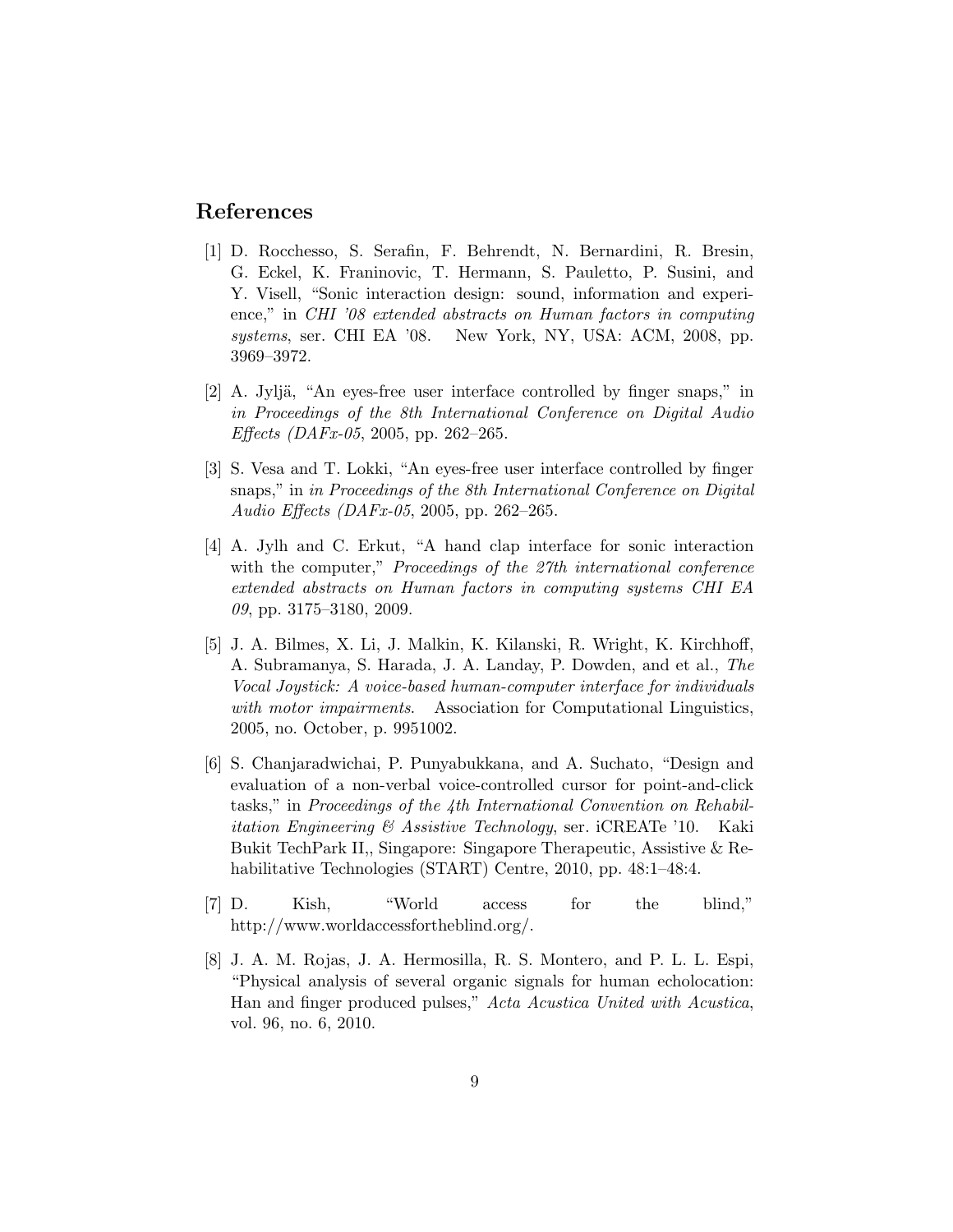- [9] J. A. M. A. M. Rojas, J. A. A. Hermosilla, R. S. S. Montero, and P. L. L. L. L. Espi, "Physical Analysis of Several Organic Signals for Human Echolocation: Oral Vacuum Pulses," Acta Acustica united with Acustica, vol. 95, no. 2, pp. 325–330, 2010.
- [10] R. Hoeldrich and M. Lorber, "Real-time broadband noise reduction," International Computer Music Journal, 1998.
- [11] S. J. Godsill and P. J. Rayner, Hiss Reduction. Berlin, Germany: Springer, 1998.
- [12] ——, Removal of Low Frequency Noise Pulses. Berlin, Germany: Springer, 1998.
- [13] D. Stowell and M. Plumbley, "Adaptive whitening for improved realtime audio onset detection," Proceedings of the International Computer Music Conference, 2007.
- [14] H. L. Tan, Y. Zhu, L. Chaisorn, and S. Rahardja, "Audio onset detection using energy-based and pitch-based processing," in Circuits and Systems (ISCAS), Proceedings of 2010 IEEE International Symposium on, 30 2010-june 2 2010, pp. 3689 –3692.
- [15] S. Dixon, "Onset detection revisited," in Proceedings of the 9th International Conference on Digital Audio Effects, 2006, pp. 133–137.
- [16] P. Masri, "Computer modeling for sound for transformation and synthesis of musical signals," Ph.D. dissertation, University of Bristol, 1996.
- [17] P. M. Brossier, "Automatic annotation of musical audio for interactive applications," Ph.D. dissertation, University of London, August 2006.
- [18] J. McCartney, SuperCollider: a new real time synthesis language. International Computer Music Association, 1996, pp. 257–258.
- [19] SourceForge, "Supercollider: Real-time audio synthesis and algorithmic composition," http://www.worldaccessfortheblind.org/.
- [20] S. Wilson, D. Cottle, and N. Collins, Eds., The SuperCollider Book. Cambridge, Massachusetts: Massachusetts Institute of Technology, 2011.
- [21] R. Battenberg, Eric ;Avizienis, "Implementing real-time partitioned convolution algorithms on conventional operating systems," in DAFX 2011, Paris, France, 19/09/2011 2011.